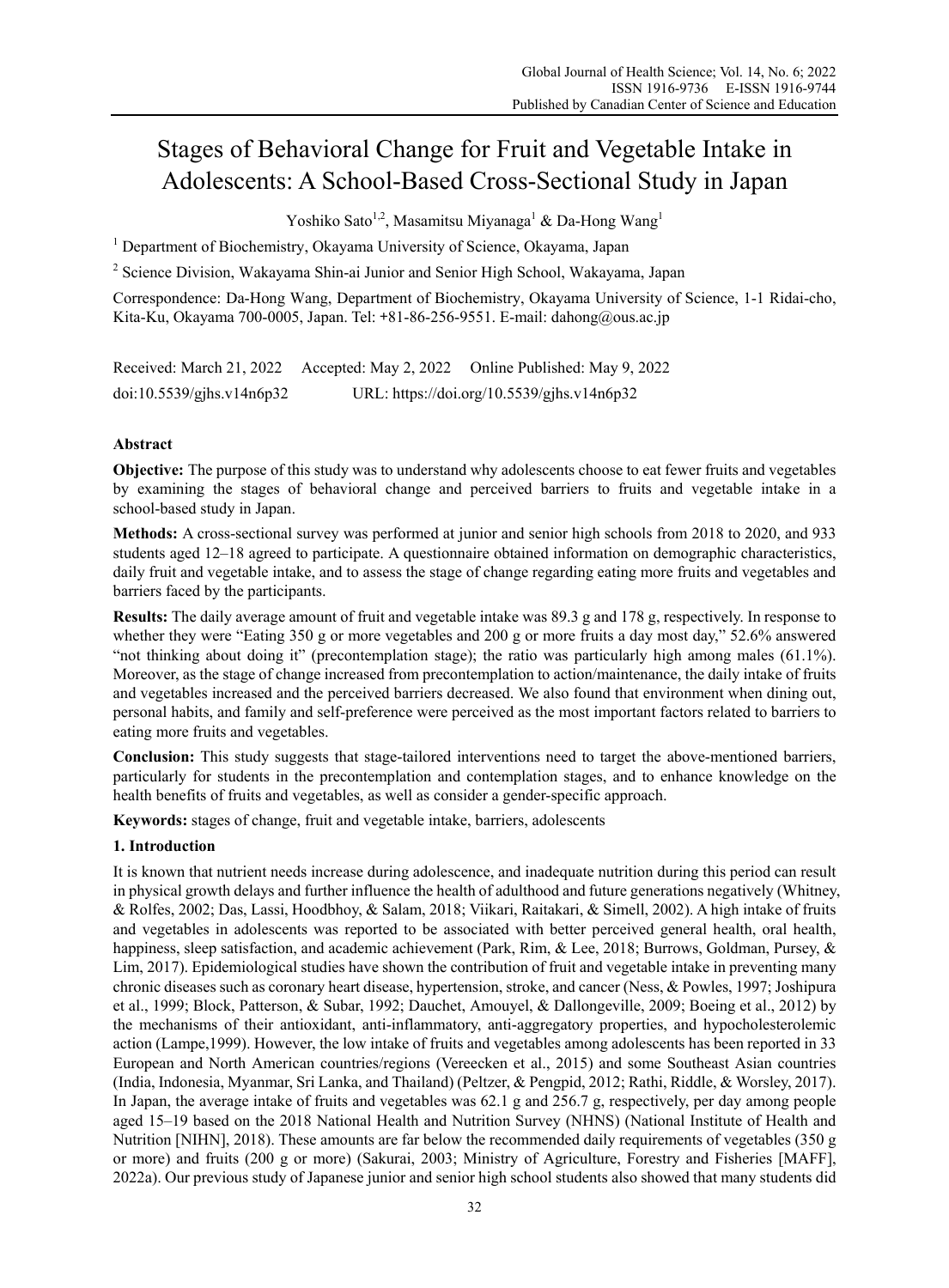not know the recommendation for the amount of fruit and vegetable intake, but still considered their intake to be sufficient (Sato, Miyanaga, & Wang, 2020a). A study in Austria reported that in a survey of adults, 50% of those who reported consuming less than 1 serving (80 g) of vegetables per day said that they were eating enough (Schatzer, Rust, & Elmadfa, 2009). Understanding the real reasons why adolescents in Japan do not consume more fruits and vegetables will contribute to the development of effective nutritional intervention programs.

The transtheoretical model (TTM) in behavioral sciences has been applied to predict behavioral change and health education intervention for those who have inadequate dietary intake based on the stages of readiness for change (Prochasla, & Velicer, 1997; Havas et al., 1998; Nakabayashi, Melo, & Toral, 2020; Wang et al., 2016), and some results suggest that TTM-based interventions are efficient in improving dietary intake among adolescents (Nakabayashi et al., 2020). However, in Japan, there is a lack of data addressing the association of the stage of behavioral change with daily fruit and vegetable intake and psychological factors among adolescents. We previously reported positive attitudes, self-efficacy and perceived barrier were associated with fruit and vegetable intake in adolescents, but it is unknown how the stage of behavioral change associates with fruit and vegetable intake and psychological factors (Sato et al., 2020a). The present study aimed to understand why adolescents choose to consume fewer fruits and vegetables by examining the stage of behavioral change and perceived barriers to fruit and vegetable intake in a school-based study in Japan.

# **2. Method**

# *2.1 Participants and Procedure*

Research participants were recruited between June 2018 and February 2020 from two convenience-sampled junior and senior high schools, where there were research collaborators, in the cities of Okayama and Wakayama, Japan. Self-reported data were collected through anonymous questionnaires distributed in the classroom. A total of 933 students (male: 332, female: 601) aged 12–18 years agreed to participate in the study (1020 questionnaires were distributed, 87 did not accept to participate in the study, 933 were collected; response rate: 91.5%). This study was conducted in accordance with the guidelines laid down in the Declaration of Helsinki, and all procedures involving study participants were approved by the Ethics Committee of Okayama University of Science (No. 30-3). Verbal informed consent was obtained from all participants prior to the survey.

# *2.2 Measures*

The questionnaire survey obtained information on demographic characteristics, daily fruit and vegetable intake (instructions and examples were presented in the questionnaire. For examples, "One small bowl of vegetables is approx. 70g.", "One medium apple or pear weighs approx. 200g" and "Two medium oranges or kiwis weigh approx. 200g". Participants were asked to recall their daily average fruit and vegetable intakes by portion size and then to convert portion size into grams of daily fruit and vegetable intakes (g/day) based on the calculating examples given in the questionnaire); the awareness of recommended daily fruit and vegetable intake was also collected by asking questions regarding "Do you know the recommended amount of vegetable intake (350g/day)?" and "the recommended amount of fruit intake (200g/day)" (Sato et al., 2020a; Havas et al., 1998; Wang et al., 2016).

The questions to assess the stage of change regarding eating more fruits and vegetables were adapted from Havas et al. (1998). they measured for 5 eating behaviors by asking questions regarding "Eating 350 g or more vegetables and 200 g or more fruits a day most day," "Eating a green salad or another vegetable for lunch most days," "Eating 2 or more servings of vegetable for dinner most days," "Having 100% juice or fruit in the morning most days," and "Eating more fruits and vegetables" in a 4-choice response format. Based on the TTM of behavioral change (Prochaska & DiClemente, 1983), the responses to the questions were converted into the following four stages: precontemplation stage  $= 1$  (not thinking about doing it), contemplation stage  $= 2$  (thinking about starting to do it in the next 6 months), preparation stage  $= 3$  (definitely planning to start doing it in the next months), and action/maintenance stage  $= 4$  (already doing it). The mean stage value was calculated as the average of the individual stage category scores.

The measurement of perceived barriers to fruit and vegetable intake was described else-where (Sato et al., 2020a); in brief, it was measured by summing responses to 18 questions regarding taste, cost, availability, season shortage, personal habits, family preference, personal judgment, and comprehension of fruits and vegetables. Each item was scored on a 5-point Likert scale ranging from "agree a lot" to "disagree a lot."

# *2.3 Statistical Analysis*

All statistical analyses were conducted using the IBM SPSS Statistics version 26.0 software for Windows (IBM SPSS Inc., Chicago, IL, USA). Two-group comparisons were performed using Pearson's Chi-Squere test for the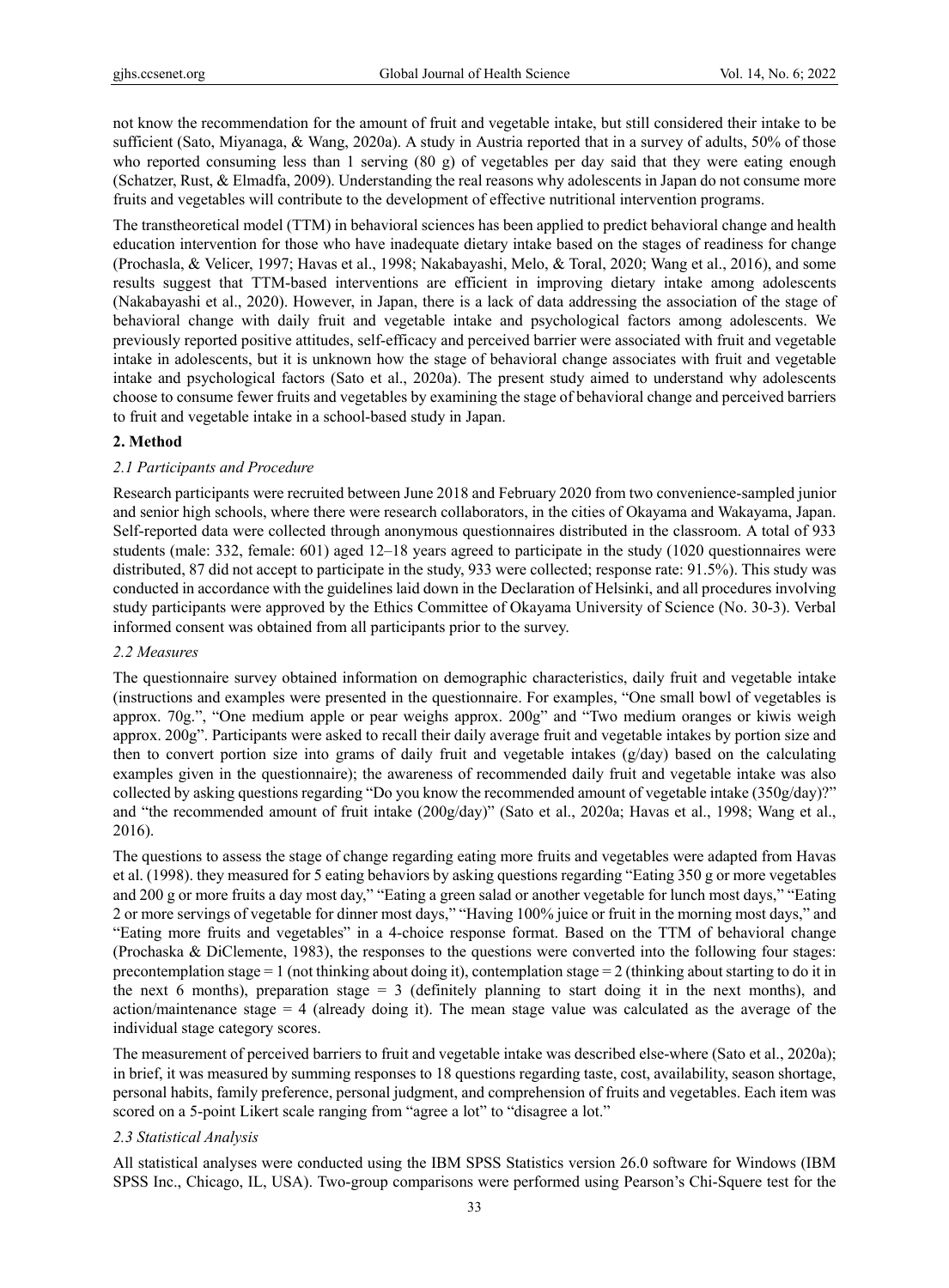categorical variables and subsequently by post-hoc adjusted residual analysis. A trend analysis (based on linear-contrast one-way analysis of variance) was also performed to examine the relationship of fruit and vegetable intake with the stages of change. Variables with skewed distributions were log-transformed. The results were considered significant at the 5% level.

We also conducted an exploratory factor analysis (unweighted least-squares extraction method with varimax rotation) to identify the underlying factor structure of barriers to eating more fruits and vegetables. To determine the reliability of the factors, the internal consistency was calculated for each construct of the resulting factors using Cronbach's alpha coefficient.

#### **3. Results**

#### *3.1 Characteristics of Participants*

The participants' characteristics are presented in Table 1. There were 35.6% male and 64.4% female participants, of which 8.4% were junior high school students and 91.6% were high school students. The mean age of the participants was 15.7 years, with a standard deviation of 1.0. The daily average amount of fruit and vegetable intake was 89.3 g and 178 g, respectively. Daily fruit intake was higher among female participants compared to male participants, but we did not find any gender differences in vegetable intake.

|                                                          | <b>Total</b>          | Male                  | Female                             |  |
|----------------------------------------------------------|-----------------------|-----------------------|------------------------------------|--|
| Age (mean $\pm$ SD)                                      | $15.7 \pm 1.0$ (933)  | $15.8 \pm 0.7$ (332)  | $15.7 \pm 1.2$ (601)               |  |
| Class                                                    |                       |                       |                                    |  |
| Junior high school students                              | 78 (8.4 %)            | $0(0\%)$              | 78 (13.0 %)                        |  |
| High school students                                     | 855 (91.6%)           | 332 (100 %)           | 523 (87.0%)                        |  |
| Self-reported fruit intake (g/day)<br>$mean \pm SEM$ )   | $89.3 \pm 5.1$ (376)  | $79.4 \pm 10.2$ (103) | $93.1 \pm 5.8$ (273) <sup>**</sup> |  |
| Self-reported vegetable intake (g/day)<br>$mean \pm SEM$ | $178.0 \pm 7.1$ (336) | $178.7 \pm 16.0$ (90) | $177.7 \pm 7.7$ (246)              |  |

Table 1. Characteristics of Participants

*Notes.* Values in parentheses denote the number of respondents; \*\* p < 0.01 (Male vs. female by Student t test).

Data were log-transformed before the analysis.

# *3.2 Distribution in the Stage of Change for Fruit and Vegetable Intake and Mean Stage of Change Value*

Table 2 summarizes the distribution in the stage of change for eating more fruits and vegetables. Since there was no significant difference between the participants in the two study areas, the data from the two areas were analyzed together. In response to whether they were "Eating 350 g or more vegetables and 200 g or more fruits a day most day," more than half of the participants (52.6%) answered "not thinking about doing it" (precontemplation stage); the ratio was particularly higher in males than females. ( $p < 0.01$ , adjusted residual  $> 1.96$ ), and only 14% of male participants answered "already doing it" (action/maintenance stage); whereas the ratio of females in contemplation stage was approximately 1.5 times higher than that of males (adjusted residual > 1.96). When questioned whether they were "Eating a green salad or another vegetable for lunch most days," nearly half of the male participants (43.0%) and female participants (47.3%) responded "already doing it" (action/maintenance stage). Approximately one-third of the participants were in the precontemplation stage, and male participants were more likely to be in the precontemplation stage than female participants ( $p < 0.01$ , adjusted residual  $> 1.96$ ).

In response to whether they were "Eating 2 or more servings of vegetable for dinner most days," nearly half of the male participants were in the precontemplation stage (Table 2, adjusted residual  $> 1.96$ ), and the ratios of male participants were smaller in the action/maintenance stages compared to those of female participants ( $p < 0.01$ , adjusted residual  $> 1.96$ ).

In response to whether they were "Having 100% juice or fruit in the morning most days," about 41.6% of the participants were in the precontemplation and 22.0% in the contemplation stages. More than half of the male participants were in the precontemplation stage (51.7%), and their ratios were smaller in the contemplation and preparation stages compared to those of female participants ( $p < 0.01$ , adjusted residual  $> 1.96$ ).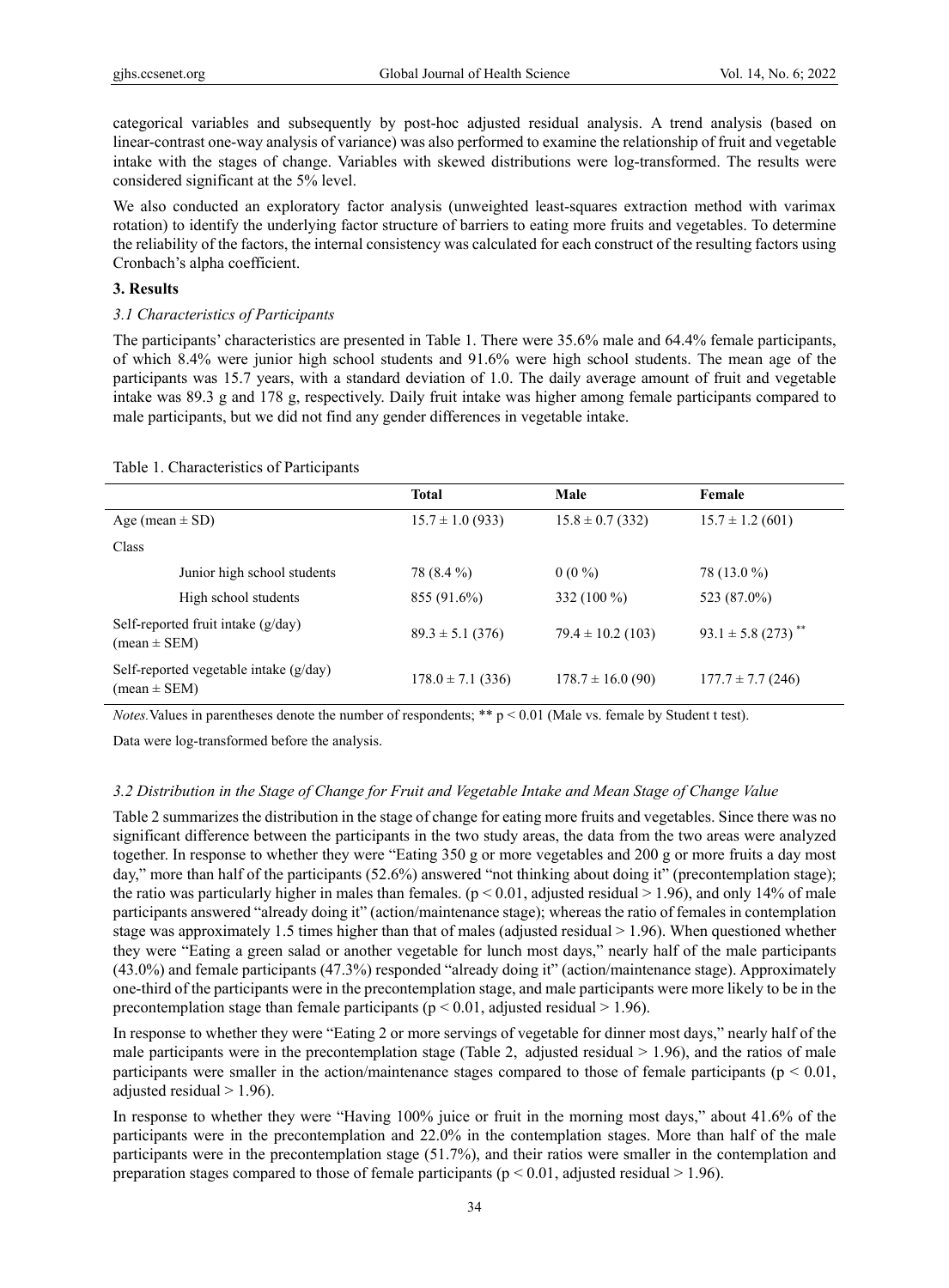In response to whether they were "Eating more fruits and vegetables," there were 1.8 times more male participants in the precontemplation stage compared to the female participants (adjusted residual  $> 1.96$ ). Only one-fourth of the participants (male: 24.5%, female: 26.5%) were in the action/maintenance stage (Table 2). As shown in Table 2, the mean stage of change value for fruit and vegetable intake in each question response was lower in males than in females.

|  |  |  | Table 2. Distribution of participants over all stages of change for eating more fruits and vegetables |  |
|--|--|--|-------------------------------------------------------------------------------------------------------|--|
|  |  |  |                                                                                                       |  |

|                                                                                         | Total <sup>b</sup> | Male             | Female           |
|-----------------------------------------------------------------------------------------|--------------------|------------------|------------------|
| Eating 350g or more vegetable and 200g or more fruit a day most day <sup>#, t, tt</sup> |                    |                  |                  |
| Precontemplation                                                                        | 488 (52.6)         | $201 (61.1)^a$   | 287 (47.9)       |
| Contemplation                                                                           | 249 (26.8)         | 67(20.4)         | 182 $(30.4)^a$   |
| Preparation                                                                             | 44 $(4.7)$         | 15(4.6)          | 29(4.8)          |
| Action/Maintenance                                                                      | 147(15.8)          | 46(14.0)         | 101(16.9)        |
| Median stage (IQR)                                                                      |                    | $1(1-2)$         | $2(1-2)$         |
| Eating a green salad or another vegetable for lunch most days <sup>†, ††</sup>          |                    |                  |                  |
| Precontemplation                                                                        | 291 (31.3)         | 124 $(37.6)^a$   | 167(27.8)        |
| Contemplation                                                                           | 161(17.3)          | 42(12.7)         | 119 $(19.8)^{a}$ |
| Preparation                                                                             | 52(5.6)            | 22(6.7)          | 30(5.0)          |
| Action/Maintenance                                                                      | 426 (45.8)         | 142(43.0)        | 284 (47.3)       |
| Median stage (IQR)                                                                      |                    | $2(1-4)$         | $3(1-4)$         |
| Eating 2 or more servings of vegetable for dinner most days <sup>†, ††</sup>            |                    |                  |                  |
| Precontemplation                                                                        | 316(34.1)          | 139 $(42.0)^{a}$ | 177 (29.7)       |
| Contemplation                                                                           | 209(22.6)          | 69(20.8)         | 140(23.5)        |
| Preparation                                                                             | 54(5.8)            | 20(6.0)          | 34(5.7)          |
| Action/Maintenance                                                                      | 347 (37.5)         | 103(31.1)        | 244 $(41.0)^{a}$ |
| Median stage (IQR)                                                                      |                    | $2(1-4)$         | $2(1-4)$         |
| Having 100% juice or fruit in the morning most days <sup>†, ††</sup>                    |                    |                  |                  |
| Precontemplation                                                                        | 387 (41.6)         | 171 $(51.7)^a$   | 216(36.0)        |
| Contemplation                                                                           | 205(22.0)          | 61(18.4)         | 144 $(24.0)^{a}$ |
| Preparation                                                                             | 68 (7.3)           | 12(3.6)          | 56 $(9.3)^a$     |
| Action/Maintenance                                                                      | 271 (29.1)         | 87(26.3)         | 184 (30.7)       |
| Median stage (IQR)                                                                      |                    | $1(1-4)$         | $2(1-4)$         |
| Eating more fruits and vegetables <sup>†, ††</sup>                                      |                    |                  |                  |
| Precontemplation                                                                        | 266 (28.6)         | 134 $(40.5)^{a}$ | 132 (22.0)       |
| Contemplation                                                                           | 298 (32.0)         | 75(22.7)         | 223 $(37.2)^a$   |
| Preparation                                                                             | 126(13.5)          | 41(12.4)         | 85 (14.2)        |
| Action/Maintenance                                                                      | 240 (25.8)         | 81(24.5)         | 159(26.5)        |
| Median stage (IQR)                                                                      |                    | $2(1-3)$         | $2(2-4)$         |

*Notes.* Values in the parenthesis denote percentage.

# Recommendation level of daily vegetable and fruit intake in Japan.

† p < 0.01 (Males vs. females by Chi-square test), †† p < 0.01 (Difference among stage by Chi-square test)

<sup>a</sup> adjusted residual > 1.96

**b** Some participants who did not answer the above questions were excluded from the analysis; therefore the total numbers of the groups for each question were different.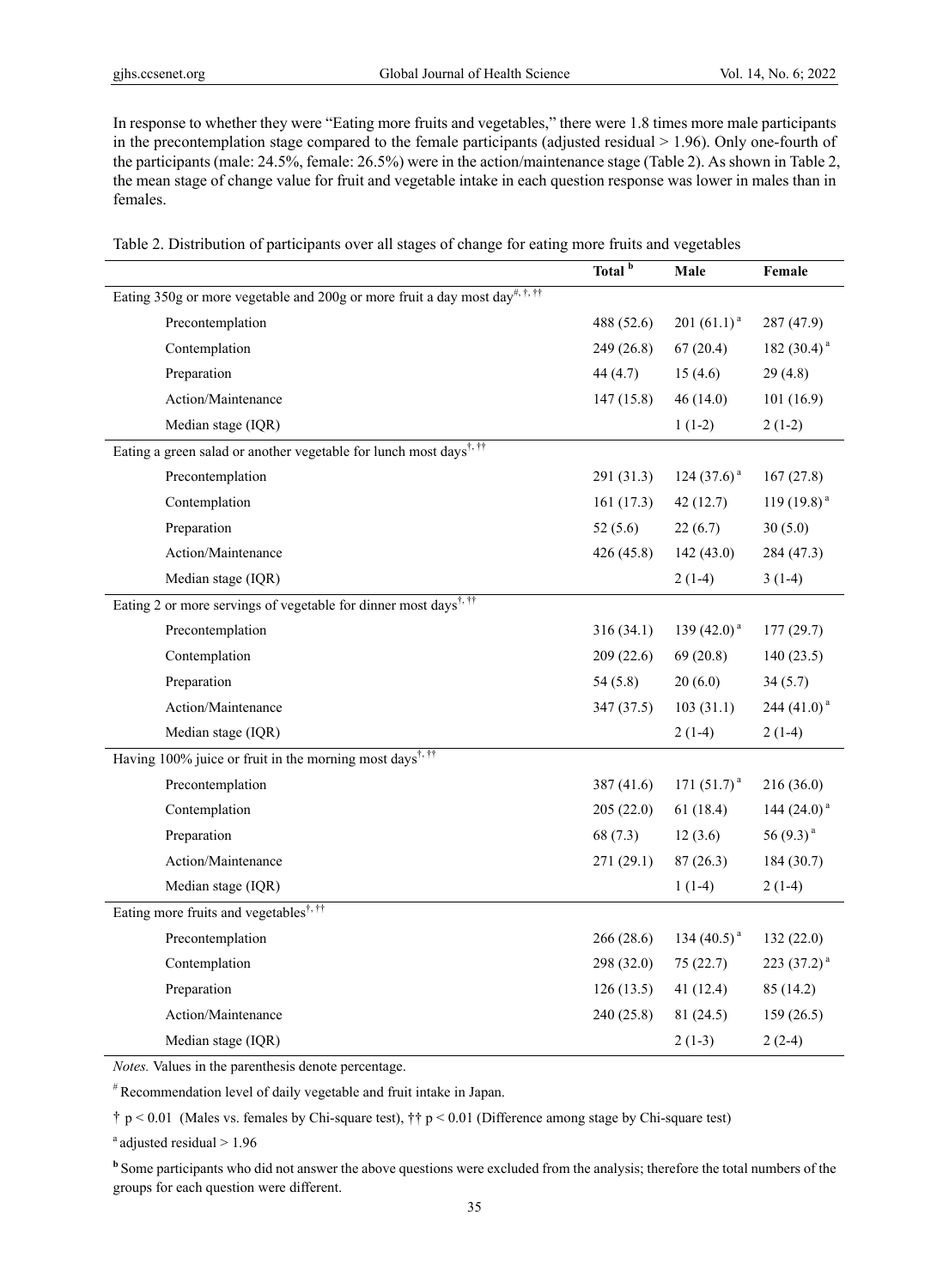# *3.3 Fruit and Vegetable Intake and Perceived Barriers across the Stage of Change*

In response to "Eating 350 g or more vegetable and 200 g or more fruit a day most day," we found that the participants in precontemplation and contemplation stages consumed fewer fruits and vegetables; their daily intake of both fruits and vegetables tended to significantly increase as the stage of change increased from precontemplation to action/maintenance (p trend  $\leq 0.01$ ) (Table 3). In contrast, the scores of perceived barriers were higher among participants in the precontemplation and contemplation stages, and the scores of perceived barriers tended to decrease as the stage of change increased (p trend < 0.01). In particular, the score of perceived barriers to eating more fruits and vegetables was the lowest among participants in the action/maintenance stage.

|                          |                                                                   | Mean $\pm$ SEM (n <sup>c</sup> ) |  |
|--------------------------|-------------------------------------------------------------------|----------------------------------|--|
|                          | Vegetable intake $(g/day)^b$                                      |                                  |  |
|                          | Precontemplation                                                  | $142.6 \pm 9.0$ (157)            |  |
|                          | Contemplation                                                     | $155.4 \pm 9.9(95)$              |  |
|                          | Preparation                                                       | $198.9 \pm 49.2(9)$              |  |
|                          | Action/Maintenance                                                | $281.0 \pm 17.3(73)$             |  |
| Fruit intake $(g/day)^b$ |                                                                   |                                  |  |
|                          | Precontemplation                                                  | $65.8 \pm 7.1$ (183)             |  |
|                          | Contemplation                                                     | $83.1 \pm 7.2$ (106)             |  |
|                          | Preparation                                                       | $113.9 \pm 25.4(9)$              |  |
|                          | Action/Maintenance                                                | $148.8 \pm 12.4(75)$             |  |
|                          | Scores of perceived barriers across stages of change <sup>b</sup> |                                  |  |
|                          | Precontemplation                                                  | $44.1 \pm 0.5$ (461)             |  |
|                          | Contemplation                                                     | $44.7 \pm 0.8$ (235)             |  |
|                          | Preparation                                                       | $41.0 \pm 2.1$ (41)              |  |
|                          | Action/Maintenance                                                | $36.8 \pm 1.1$ (140)             |  |
|                          |                                                                   |                                  |  |

Table 3. Daily fruit/vegetable intakes and perceived barriers across stage of changea

Notes. <sup>a</sup> Four stages of change were converted from the answers of the question "Eating 350 g or more vegetables and 200 g or more fruits a day most day".

 $b$  Ptrend < 0.01.

<sup>c</sup> Some participants who did not answer the above questions were excluded from the analysis; therefore the total numbers of the groups for each question were different.

#### *3.4 Factors of Perceived Barriers to Eating More Fruits and Vegetables*

In Table 4, an exploratory factor analysis showed that a 5-barrier factors structure with eigenvalues > 1 explained 49.91% of the total variance and was the best-fitting model. The structure contained (1) cost/distribution factors (6 items, Cronbach's a = 0.87), (2) family and self-preference (6 items, Cronbach's a = 0.77), (3) environment when dining out (2 items, Cronbach's  $a = 0.74$ ), (4) personal perceptions (2 items, Cronbach's  $a = 0.63$ ), and (5) personal habits (2 items, Cronbach's a = 0.58). All factor loadings exceeded 0.41, among which "environment when dining out," "personal habits," and "family and self-preference" were perceived as the most important factors related to barriers to eating more fruits and vegetables.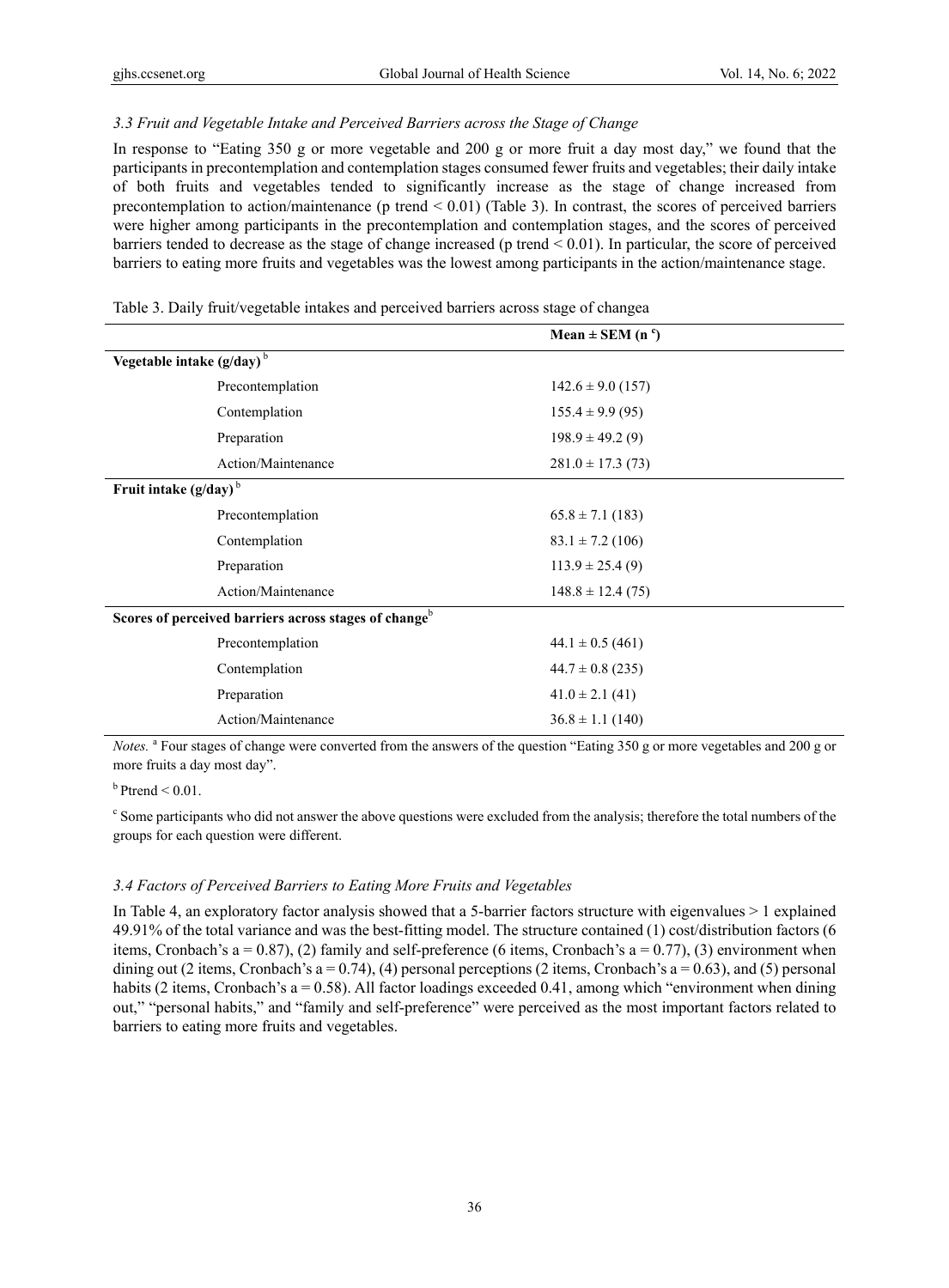#### Table 4. Factor analysis on perceived barriers to eating more fruits and vegetables

| <b>Perceived barriers</b>                                                                        | <b>Factor loading</b> |
|--------------------------------------------------------------------------------------------------|-----------------------|
| Cost/distribution factors (Cronbach's $a = 0.87$ )                                               |                       |
| Eating 200g or more fruits a day is difficult because they cost too much                         | 0.74                  |
| Eating 5 or more servings of vegetables a day is difficult because they cost too much            | 0.73                  |
| Eating 5 or more servings of vegetables a day is difficult because we run out of them at home    | 0.73                  |
| Eating 200g or more fruits a day is difficult because we run out of them at home                 | 0.72                  |
| Eating 5 or more servings of vegetables a day is difficult because there are few kinds in winter | 0.66                  |
| Eating 200g or more fruits a day is difficult because there are few kinds in winter              | 0.61                  |
| Family and self-preference (Cronbach's $a = 0.77$ )                                              |                       |
| My family doesn't like fruits                                                                    | 0.77                  |
| I don't like the taste of many fruits                                                            | 0.65                  |
| My family doesn't like vegetables                                                                | 0.63                  |
| It is troublesome to eat fruits                                                                  | 0.57                  |
| I don't like the taste of many vegetables                                                        | 0.50                  |
| It's troublesome to cook. I don't know how to cook.                                              | 0.45                  |
| Environment when dining out (Cronbach's $a = 0.74$ )                                             |                       |
| Vegetables are not always availability when I eat away from home                                 | 0.80                  |
| Fruits are not always availability when I eat away from home                                     | 0.57                  |
| Personal perceptions (Cronbach's $a = 0.63$ )                                                    |                       |
| I think I'm eating enough vegetables now                                                         | 0.68                  |
| I think I'm eating enough fruits now                                                             | 0.63                  |
| Personal habits (Cronbach's $a = 0.58$ )                                                         |                       |
| Having 100% juice or fruit in the morning is difficult because I don't have such a habit         | 0.78                  |
| Having 100% juice or fruit in the morning is difficult because they are not filling              | 0.41                  |

*Notes.* Factor analysis was performed by unweighted least squares extraction method with varimax rotation.

#### **4. Discussion**

According to the results of NHNS in Japan, in recent years, fruit and vegetable intakes for each age group in both males and females have been below the recommended amount, and less than 40% target attainment rate for fruit and vegetable intake in each age group (Sato, Miyanaga, & Wang, 2020b). Analysis of 1999-2018 NHNS data showed that the people in the group under-20 years of age had the lowest daily vegetable intake (211.5 g/day) among all age groups, and had a relatively low daily fruit intake (98.6 g/day) in comparison with the group over 50 years of age (Sato et al., 2020b). The current results demonstrated daily average amount of fruit and vegetable intake was 89.3 g and 178 g, respectively, in participants aged 12–18 years, which are far below the daily target level of fruits and vegetables (Sakurai, 2003; Ministry of Agriculture, Forestry and Fisheries [MAFF], 2022a). Such low intakes of fruits and vegetables among adolescents in Japan were consistent with those reported in European and some North American countries/regions (Vereecken et al., 2015) and Southeast Asian countries (Peltzer & Pengpid, 2012; Rathi, Riddle, & Worsley, 2017). These findings suggest that promoting fruit and vegetable consumption among adolescents should be set as one of the public health priorities for disease prevention in their adulthood.

The TTM, used to predict and promote behavioral change, is a useful framework for research on understanding multiple behaviors in the general population (Prochaska &Velicer, 1997; Havas et al., 1998; Nakabayashi et al., 2020; Prochaska & DiClemente, 1983; Marshall & Biddle, 2001). To our knowledge, the present study is the first attempt to examine the stages of behavioral change for increasing fruit and vegetable intake among Japanese adolescents. The stage distributions for fruit and vegetable intake demonstrated that the majority of the adolescent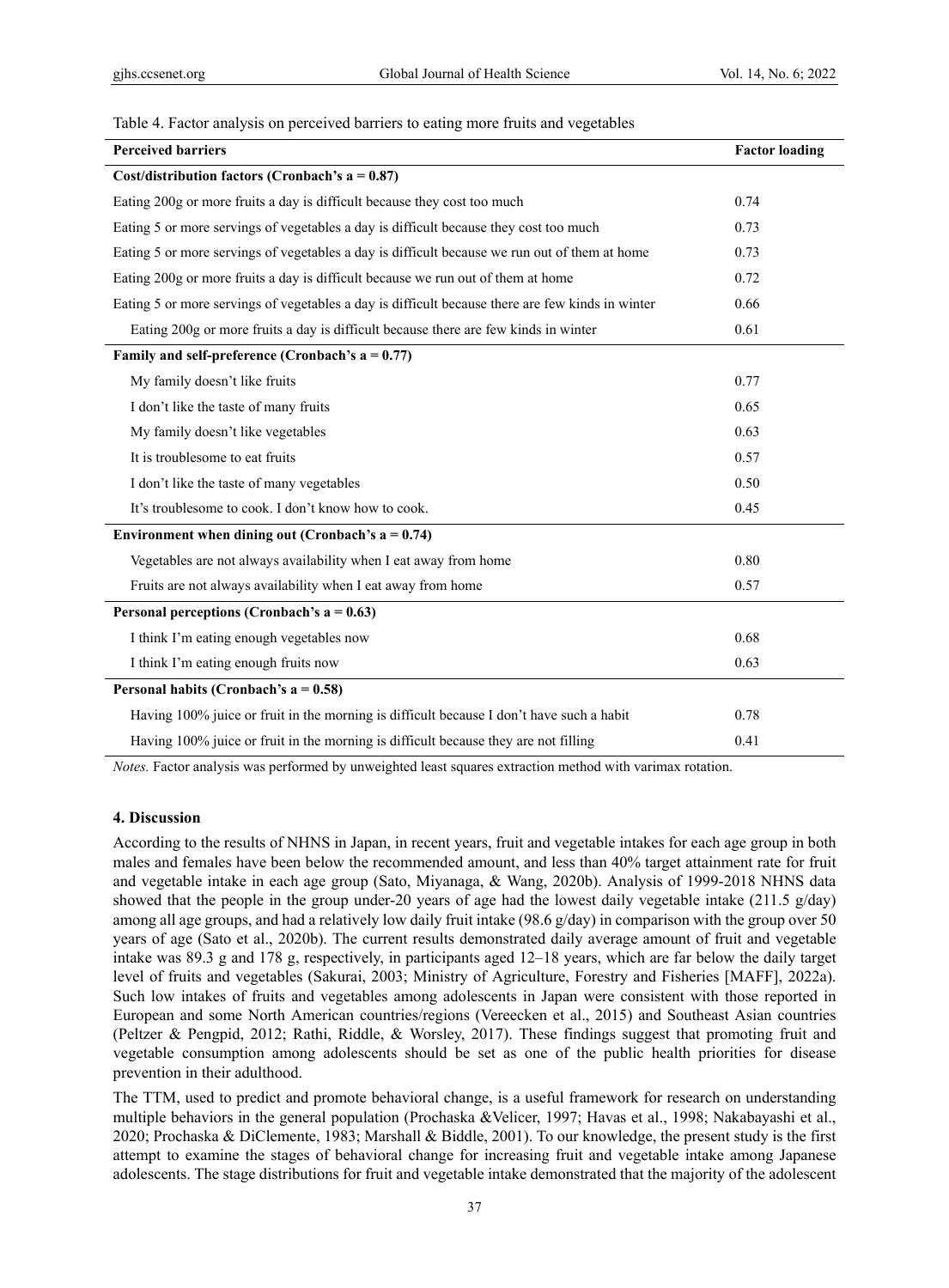participants did not consider behavioral changes to try to eat more fruits and vegetables as recommended. One of the reasons that many participants answered "not thinking about eating more fruits and vegetables as recommended" might be because they had less knowledge of fruit and vegetable recommendations. At elementary and junior high schools in Japan, the students learn food knowledge and cooking methods in Home Economics, Physical Education, and school lunch, etc. However, we previously reported that more than 97% of the participants did not know the recommendations to eat at least 350 g vegetables and 200 g fruits per day (Sato et al., 2020a); the unawareness of fruit and vegetable recommendations was high among adolescents (Sato et al.,2020a) compared to adults (75.2% for vegetables and 86.8 % for fruits) in Japan (Wang et al., 2016), suggesting that there is a necessity of improving nutrition education in elementary and junior high schools, and extra efforts are needed to popularize knowledge of target levels and health benefits to increase the adolescents' fruit and vegetable intake.

Participants who were in stages of precontemplation and contemplation showed the highest scores for perceived barriers to eating more fruits and vegetables. In our previous study, we found that the highest score of perceived barriers to vegetable intake in both male and female participants was "Eating 350 g or more vegetable and 200 g or more fruit a day most day is difficult because I think I'm eating enough now" (Sato et al., 2020a), whereas in reality, they are eating much less than the target levels. This indicates that the participants incorrectly perceived their fruit and vegetable intake to be high and, therefore, did not perceive any need to change their dietary behavior. Our study also showed a higher factor loading for barriers to fruit intake was "Having 100% juice or fruit in the morning is difficult because I don't have such a habit." The current finding by factor analyses demonstrated that factors like "environment when dining out," "personal habits," and "family and self-preference" made the adolescent participants less likely to consume more fruits and vegetables. The present results also showed that as the stage of change increased from precontemplation to action/maintenance, daily intake of fruits and vegetables tended to increase, while the perceived barriers decreased. Also, the previous study reported a significant negative correlation between perceived barriers and daily fruit and vegetable intake (Sato et al., 2020a). Therefore, approaches to reducing these barrier factors are important for stage transitions from precontemplation and contemplation to preparation and progress further to action/maintenance.

In response to whether they were "Eating a green salad or another vegetable for lunch most days," 45.8% of the total participants were in the action/maintenance stage, compared with their response to whether they were "Eating 2 or more servings of vegetable for dinner most days," only 37.5% in the action/maintenance stage (adjusted residual = 12.2). These results suggested that the participants might eat more vegetables at lunch instead of dinner. A plausible reason might be that these students usually eat a homemade boxed meal called BENTO at lunch. Making visually attractive BENTO is now widespread not only in Japan but also in Europe and the United States (USA). A dietary education program on how to make the BENTO look good has also been developed (Akahori, 2018). The BENTO can be made colorful with green vegetables; thus, the students who eat BENTO at lunch may consume more vegetables.

Based on the results of the factor analysis (Table 4), the "family and self-preference" is also one of the critical barrier factors to low level of fruit and vegetable intake in the present study. Gross et al. reported that family influence was the key to fruit and vegetable intake among children in the USA (Gross, Pollock, & Braun, 2010). Several studies also showed that unhealthy school/home food environments and the lack of nutrition knowledge and healthy meal preparation among parents and school canteen staff were some of the main barriers to promoting adolescents' healthy eating (Rathi, Riddell, & Worsley, 2018a; Rathi, Riddell, & Worsley, 2018b; Rathi, Riddell, & Worsley, 2020), suggesting that intervention strategies for adolescents should focus not only on individuals but also on family and foodservice providers.

Daily fruit intake was significantly higher among female participants compared to their male counterparts. In our previous finding, the male participants reported higher scores of perceived barriers to fruit intake, particularly choosing the responses "I don't like them", "My family don't like them", and "I'm eating enough now," than female participants (Sato et al., 2020a). From the stages of change perspective, the mean stage value for fruit and vegetable consumption among male participants was significantly low in response to whether they were "Eating 350 g or more vegetable and 200 g or more fruit a day most day," "Eating 2 or more servings of vegetable for dinner most days," "Having 100% juice or fruit in the morning most days," and "Eating more fruits and vegetables." A higher ratio of male participants answered: "not thinking about performing the above action" (precontemplation stage). The findings imply that the status of a low fruit and vegetable intake among adolescents can be improved by developing stage-tailored and gender-specific intervention programs, particularly for those in the precontemplation and contemplation stages. Stables et al. (2002) reported that the approach to enhance public awareness of guidelines and health benefits of fruits and vegetables showed a significant improvement in the population's fruit and vegetable intake. Recently, the Ministry of Agriculture, Forestry and Fisheries of Japan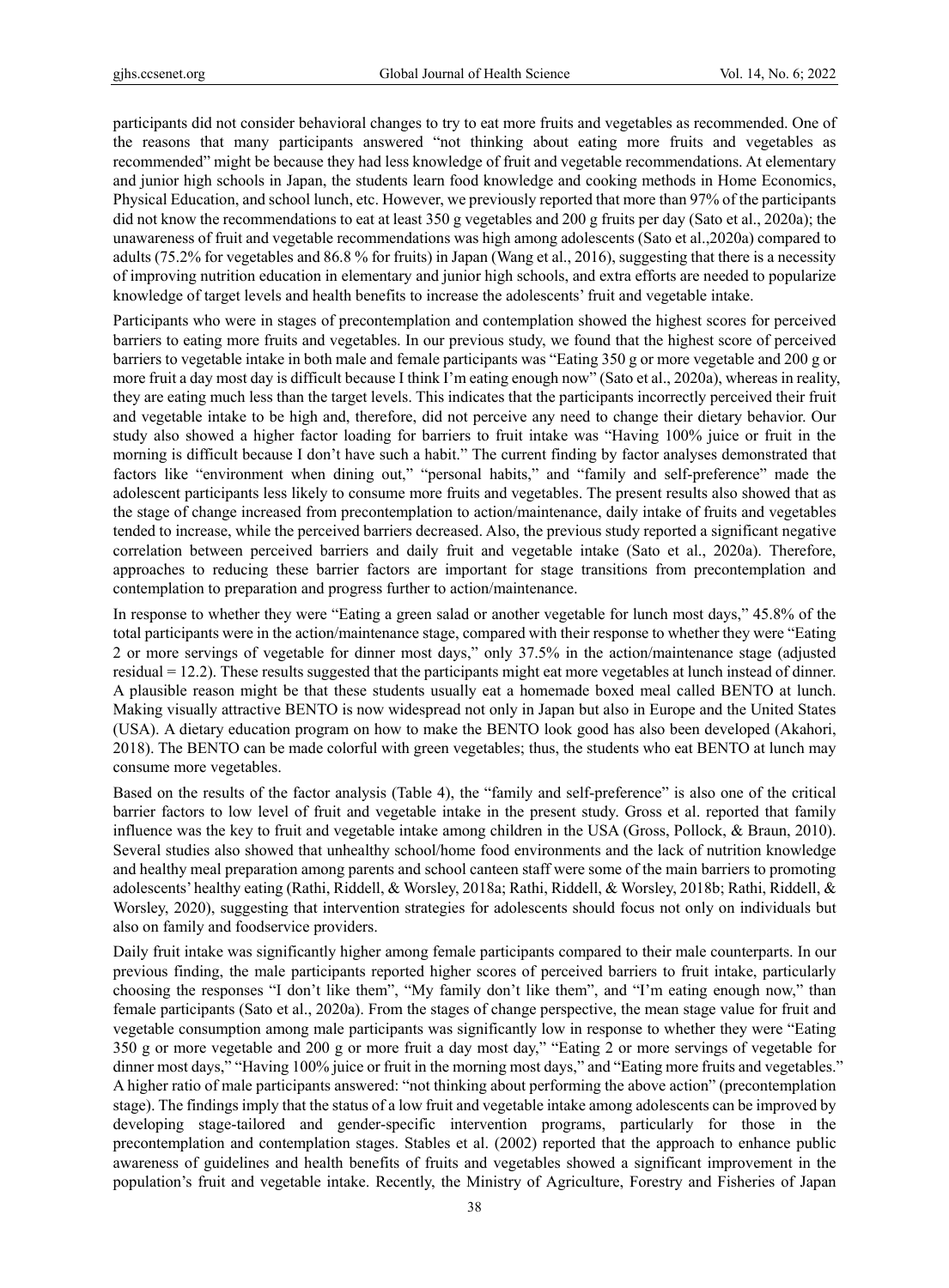(MAFF) has opened a YouTube channel called "BUZZ MAFF" (MAFF, 2022b). The "BUZZ MAFF" is a project in which the staff of the MAFF themselves become YouTubers and convey the goodness of Japan's agriculture, forestry and fisheries products. The number of subscribers has exceeded 100,000, and the channel was featured in the media. The "BUZZ MAFF" also contains an educational video that introduces the recommended intake of fruits and vegetables and their health benefits. In Japan, the ratio of the population aged 13–19 years with access to the Internet was 98.4% in 2019 (Ministry of Internal Affairs and Communications of Japan [MIC], 2019); therefore, nutrition education through the Internet and social networking services is probably one of the most effective ways to promote eating more fruits and vegetables among adolescents.

Although our study characterized the stages of behavioral changes and perceived barriers to fruit and vegetable intake in a school-based study in Japan, some limitations of the study should be considered. First, the present study was carried out only in two cities, and the results do not necessarily represent all adolescents in Japan. In addition, less than two-thirds of the participants were female, most of them were high school students, and all the males were high school students. Future studies with sample groups from other areas of Japan and from different age groups of adolescents are needed. Second, potential bias in self-reported fruit and vegetable intake may be introduced. The average daily vegetable intake reported by our participants (aged 12–18) was 178.0g/day, which is lower than the latest results of the NHNS in Japan for those aged 7–14 (234.1 g/day in 2018 and 232.8 g/day in 2019) and 15–19 (256.7 g/day in 2018 and 246.9 g/day in 2019), respectively (NIHN, 2018; NIHN, 2019). Possible reasons for the differences may be partially due to the differences of the food record method, the regions the participants from, and the participants' age. In our previous report, about 60% of the students reported that they were not aware of their intake of fruits and vegetables (Sato et al., 2020a), this may result in underestimation of fruit and vegetable intake of the participants, the results should be interpreted with caution. Third, the socio-economic status might be a potential confounder, for example, some participants' families have lower household income, and education levels may make them consume fewer fruits and vegetables; however, unfortunately, data on household incomes and educational levels were not available. Fourth, causal relationships could not be determined because the study was cross-sectional. Fifth, the Cronbach's alpha values of personal habits (Cronbach's  $a = 0.58$ ) and personal perceptions (Cronbach's  $a = 0.63$ ) were relatively low, however, these factors might imply that participants lacked knowledge of the disease-preventing effect of vegetables and fruits intake. These findings may be useful information in designing effective intervention programs. Sixth, we attributed higher vegetable intake to lunch BENTO, unfortunately information about the participants' use of BENTO was unavailable.

Many scientists have indicated that dietary habits established in childhood/adolescence might be carried over into adulthood and have a further, independent influence on health (Viikari et al., 2002; Mikkilä, Räsänen, Raitakari, Pietinen, & Viikari, 2004; Berenson, Srinivasan, & Nicklas, 1998; Lucas, 1998; Barker, 2000). Several studies have shown that children with picky eating have a lower intake of fruits and vegetables than the non-picky eating group and are associated with lower nutrient intakes (Galloway, Lee, & Birch, 2003; Cooke, Wardle, & Gibson, 2003; Jacobi, Agras, Bryson, & Hammer, 2003, Tharner et al., 2014; Viljakainen, Figueiredo, Rounge, & Weiderpass, 2019; Pesch, Bauer, & Christoph, 2019; Gan, Tithecott, Neikson, Seabrook, & Dworatzek, 2021). Therefore, establishing good dietary habits of eating a variety of fruits and vegetables as early as possible through family- and school-based interventions might make them change their dietary behaviors and further contribute to reducing the risk of chronic diseases in their adulthood.

In conclusion, the current findings suggest that effective stage-tailored interventions require targeting availability, personal habits, and family preference; they need to enhance knowledge on the health benefits of fruits and vegetables, in which gender-specific approaches should also be considered.

# **Acknowledgments**

We would like to acknowledge Stephen Havas for providing us a sample of the food survey questionnaire (Havas et al. 1998). We also sincerely thank Michiko Kogashiwa (Former affiliation: Department of Health and Nutrition, Junior College of Shimane University, Matsue, Japan) and Shikibu Yamashita (Former affiliation: Department of Human Life, Faculty of Food and Nutrition, Okayamagakuin University, Japan) for translation of the questionnaire, and all the participants for their valuable cooperation.

# **Competing Interests Statement**

The authors declare that there are no competing or potential conflicts of interest.

# **References**

Akahori, H. (2018). Food Education through the "BENTO". *Journal of Cookery Science of Japan, 51*, 241-243 (In Japanese). https://doi.org/10.11402/cookeryscience.51.241.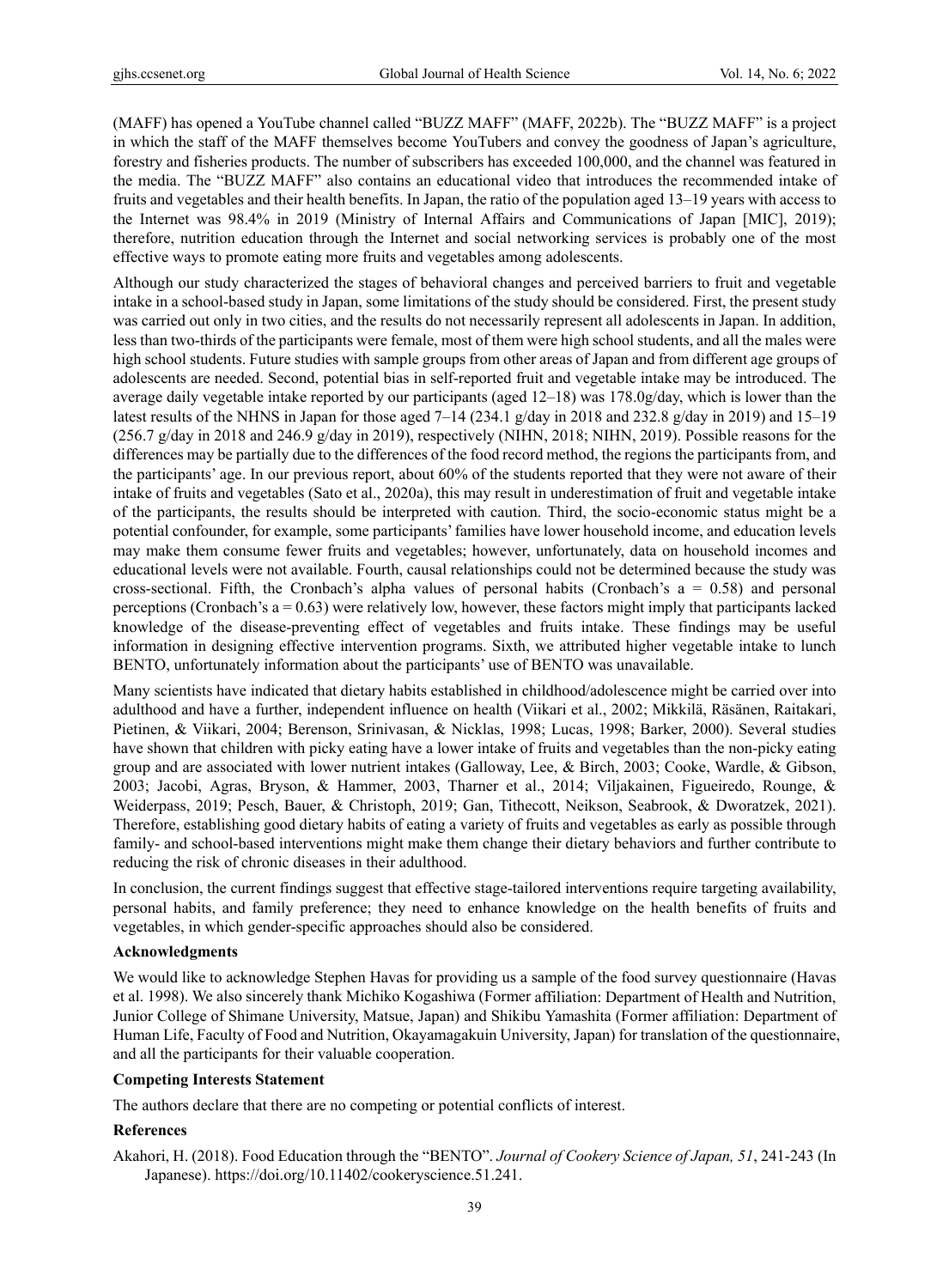- Barker, D. J. (2000). In utero programming of cardiovascular disease. *Theriogenology, 53*, 555-574. https://doi.org/10.1016/s0093-691x(99)00258-7
- Berenson, G. S., Srinivasan, S. R., & Nicklas, T. A. (1998). Atherosclerosis: Anutritional disease of childhood. *The American Journal of Cardiology, 82*, 22T-29T. https://doi.org/10.1016/s0002-9149(98)00719-x
- Block, G., Patterson, B., & Subar, A. (1992). Fruit, vegetables, and cancer prevention: A review of the epidemiological evidence. *Nutrition and Cancer*, 18, 1–29. https://doi.org/10.1080/01635589209514201
- Boeing, H., Bechthold, A., Bub, A. Ellinger, S., Haller, D., Kroke, A., … Watzl, B. (2012). Critical review: Vegetables and fruit in the prevention of chronic diseases. *European Journal of Nutrition, 6*, 637-663. https://doi.org/10.1007/s00394-012-0380-y
- Burrows, T., Goldman, S., Pursey, K., & Lim, R. (2017). Is there an association between dietary intake and academic achievement: A systematic review. *Journal of Human Nutrition and Dietetics, 30*, 117-140. https://doi.org/10.1111/jhn.12407
- Cooke, L., Wardle, J., & Gibson, E. L. (2003). Relationship between parental report of food neophobia and everyday food consumption in 2–6-year- old children. *Appetite, 41*, 205-206. https://doi.org/10.1016/s0195-6663(03)00048-5
- Das, J. K., Lassi, Z. S., Hoodbhoy, Z., & Salam, R.A. (2018). Nutrition for the next generation: Older children and adolescents. *Annals of Nutrition and Metabolism, 72*(3), 56-64. https://doi.org/10.1159/000487385
- Dauchet, L., Amouyel, P., & Dallongeville, J. (2009). Fruits, vegetables and coronary heart disease. *Nature Reviews Cardiology, 9*, 599-608. https://doi.org/10.1038/nrcardio.2009.131
- Galloway, A. T., Lee, Y., & Birch, L. L. (2003). Predictors and consequences of food neophobia and pickiness in young girls. *Journal of the American Dietetic Association, 103*, 692-698. https://doi.org/10.1053/jada.2003.50134
- Gan, K., Tithecott, C., Neilson, L., Seabrook, J. A., & Dworatzek, P. (2021). Picky eating is associated with lower nutrient intakes from children's home-packed school lunches. *Nutrients, 13*, 1759. https://doi.org/10.3390/nu13061759
- Gross, S. M., Pollock, E. D., & Braun, B. (2010). Family influence: Key to fruit and vegetable consumption among fourth- and fifth-grade students. *Journal of Nutrition Education and Behavior, 42*, 235-241. https://doi.org/10.1016/j.jneb.2009.05.007
- Havas, S., Treiman, K., Langenberg, P., Ballesteros, M., Anliker, J., Damron, D., Feldman, R. (1998). Factors associated with fruit and vegetable consumption among women participating in WIC. *Journal of the American Dietetic Association, 98*, 1141-1148. https://doi.org/10.1016/s0002-8223(98)00264-8
- Jacobi, C., Agras, W. S., Bryson, S., & Hammer, L. D. (2003). Behavioral validation, precursors, and concomitants of picky eating in childhood. *Journal of the American Academy of Child and Adolescent Psychiatry, 42*, 76-84. https://doi.org/10.1097/00004583-200301000-00013
- Joshipura, K. J., Ascherio, A., Manson, J. E., Stampfer, M. J., Rimm, E. B., Speizer, F. E., … Willett, W. C. (1999). Vegetable and fruit intake in relation to ischemic stroke. *JAMA, 282*, 1233-1239. https://doi.org/10.1001/jama.282.13.1233
- Lampe, J. W. (1999). Health effects of vegetables and fruit: Assessing mechanisms of action in human experimental studies. *The American Journal of Clinical Nutrition*, *70*, 475-490. https://doi.org/10.1093/ajcn/70.3.475s
- Lucas, A. (1998). Programming by early nutrition: An experimental approach. *Journal of Nutrition, 128*(2), 401S-406S. https://doi.org/10.1093/jn/128.2.401s
- Marshall, S. J., & Biddle, S. J. H. (2001). The transtheoretical model of behavior change: A meta-analysis of applications to physical activity and exercise. *Annals of Behavioral Medicine, 23*, 229-246. https://doi.org/10.1207/s15324796abm2304\_2
- Mikkilä, V., Räsänen, L., Raitakari, O. T., Pietimen, P., & Viikari, J. (2004). Longitudinal changes in diet from childhood into adulthood with respect to risk of cardiovascular diseases: The cardiovascular risk in young finns study. *European Journal of Clinical Nutrition, 58*, 1038-1045. https://doi.org/10.1038/sj.ejcn.1601929
- Ministry of Agriculture, Forestry and Fisheries of Japan. (2022a). *Food-based dietary guidelines*. Retrieved March 21, 2022, 2002 *2023*, 2008 **http:**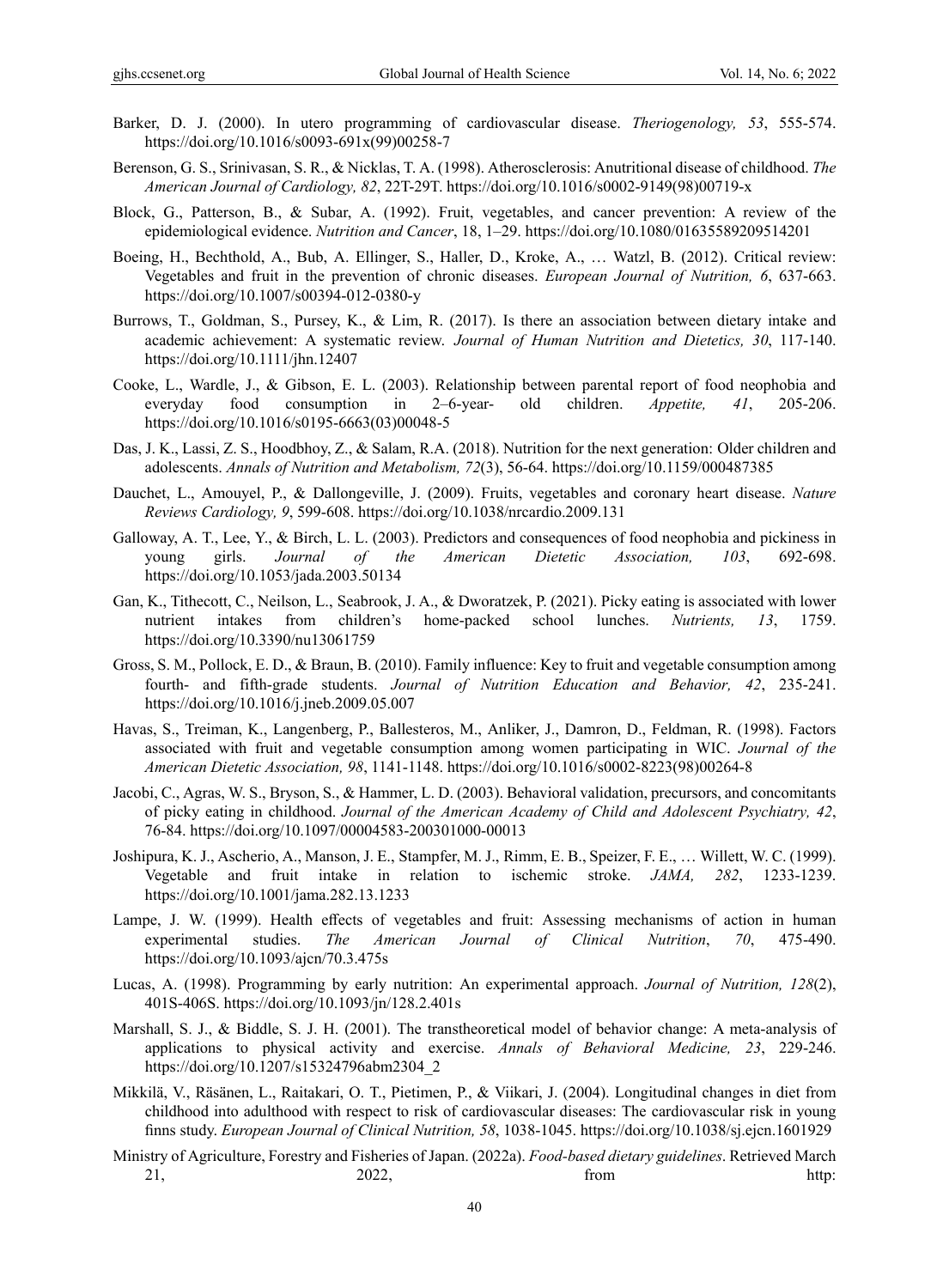//www.fao.org/nutrition/education/food-based-dietary-guidelines/regions/countries/japan/en.

- Ministry of Agriculture, Forestry and Fisheries of Japan. (2022b). *BUZZ MAFF.* Retrieved March 21, 2022, from https://www.maff.go.jp/j/pr/buzzmaff/index.html (In Japanese)
- Ministry of Internal Affairs and Communications of Japan. (2019). *Outline of the 2019 white paper on information and communications in Japan.* Retrieved March 21, 2022, from https://www.soumu.go.jp/johotsusintokei/whitepaper/ja/r02/html/nd252120.html (In Japanese)
- Nakabayashi, J., Melo, G. R., & Toral, N. (2020). Transtheoretical model-based nutritional interventions in adolescents: A systematic review. *BMC Public Healt*h, 20, 1543. https://doi.org/10.1186/s12889-020-09643-z
- National Institute of Health and Nutrition. (2018). *Outline of the national health and nutrition survey Japan. 2018.*  Retrieved March 21, 2022, from https://www.mhlw.go.jp/content/000681200.pdf (In Japanese)
- National Institute of Health and Nutrition. (2019). *Report of the national health and nutrition survey Japan. 2019*. Retrieved March 21, 2022, from https://www.mhlw.go.jp/content/000710991.pdf (In Japanese)
- Ness, A. R., & Powles, J. W. (1997). Fruit and vegetables, and cardiovascular disease: A review. *International Journal of Epidemiology, 26*, 1-13. https://doi.org/10.1093/ije/26.1.1
- Park, S., Rim, S. J., Lee, J. H. (2018). Associations between dietary behaviors and perceived physical and mental health status among Korean adolescents. *Nutrition & Dietetics, 75*, 488-493. https://doi.org/10.1111/1747-0080.12444
- Peltzer, K., & Pengpid, S. (2012). Fruits and vegetables consumption and associated factors among in-school adolescents in five southeast Asian countries. *International Journal of Environmental Research and Public Health, 9*, 3575-3587. https://doi.org/10.3390/ijerph9103575
- Pesch, M. H., Bauer, K. W., & Christoph, M. J. (2019). Young adult nutrition and weight correlates of picky eating during childhood. *Public Health Nutrition, 23*, 987-995. https://doi.org/10.1017/s136898001900346x
- Prochaska, J. O., & DiClemente, C. C. (1983). Stages and processes of self-change of smoking: Toward an integrative model of change. *Journal of Consulting and Clinical Psychology, 51*, 390-395. https://doi.org/10.1037/0022-006X.51.3.390
- Prochaska, J. O., & Velicer, W. F. (1997). The transtheoretical model of health behavior change. *American Journal of Health Promotion, 12*, 38-48. https://doi.org/10.4278/0890-1171-12.1.38
- Rathi, N., Riddell, L., & Worsley, A. (2017). Food consumption patterns of adolescents aged 14-16 years in Kolkata, Indian. *Nutrition Journal, 16*, 50. https://doi.org/10.1186/s12937-017-0272-3
- Rathi, N., Riddell, L., & Worsley, A. (2018a). Barriers to nutrition promotion in private secondary schools in Kolkata, India: Perspectives of parents and teachers. *International Journal of Environmental Research and Public Health, 15*, 1139. https://dx.doi.org/10.3390%2Fijerph15061139
- Rathi, N., Riddell, L., & Worsley, A. (2018b). Indian adolescents' perceptions of the home food environment. *BMC Public Health, 18*, 169. https://dx.doi.org/10.1186%2Fs12889-018-5083-8
- Rathi, N., Riddell, L., & Worsley, A. (2020). "Do you think adolescents' food intake is satisfactory?"—Views of Indian parents and teachers. *Appetite, 153*, 104740. https://doi.org/10.1016/j.appet.2020.104740
- Sakurai, H. (2003). Healthy Japan 21. *Japan Medical Association Journal*, 46, 47-49.
- Sato, Y., Miyanaga, M., & Wang, D. H. (2020a). Psychosocial determinants of fruit and vegetable intake in Japanese adolescents: A school-based study in Japan. *International Journal of Environmental Research and Public Health, 17*, 5550. https://doi.org/10.3390/ijerph17155550
- Sato, Y., Miyanaga, M., & Wang, D. H. (2020b). Trends in Japanese vegetable and fruit intakes based on the National Health and Nutrition Survey (NHNS) in Japan. *The bulletin of Okayama University of Science. A, Natural sciences, 56*, 41-48. http://id.nii.ac.jp/1182/00002456/ (in Japanese)
- Schatzer, M., Rust, P., & Elmadfa, I. (2009). Fruit and vegetable intake in Austrian adults: intake frequency, serving size, reasons for and barriers to consumption, and potential for increasing consumption. *Public Health Nutrtion, 13*, 480-487. https://doi.org/10.1017/s136898000999142x
- Stables, G. J., Subar, A. F., Patterson, B. H., Dodd, K., Heimendinger, J., Van Duyn, M. A., & Nebeling, L. (2002). Changes in vegetable and fruit consumption and awareness among US adults: Results of the 1991 and 1997 5